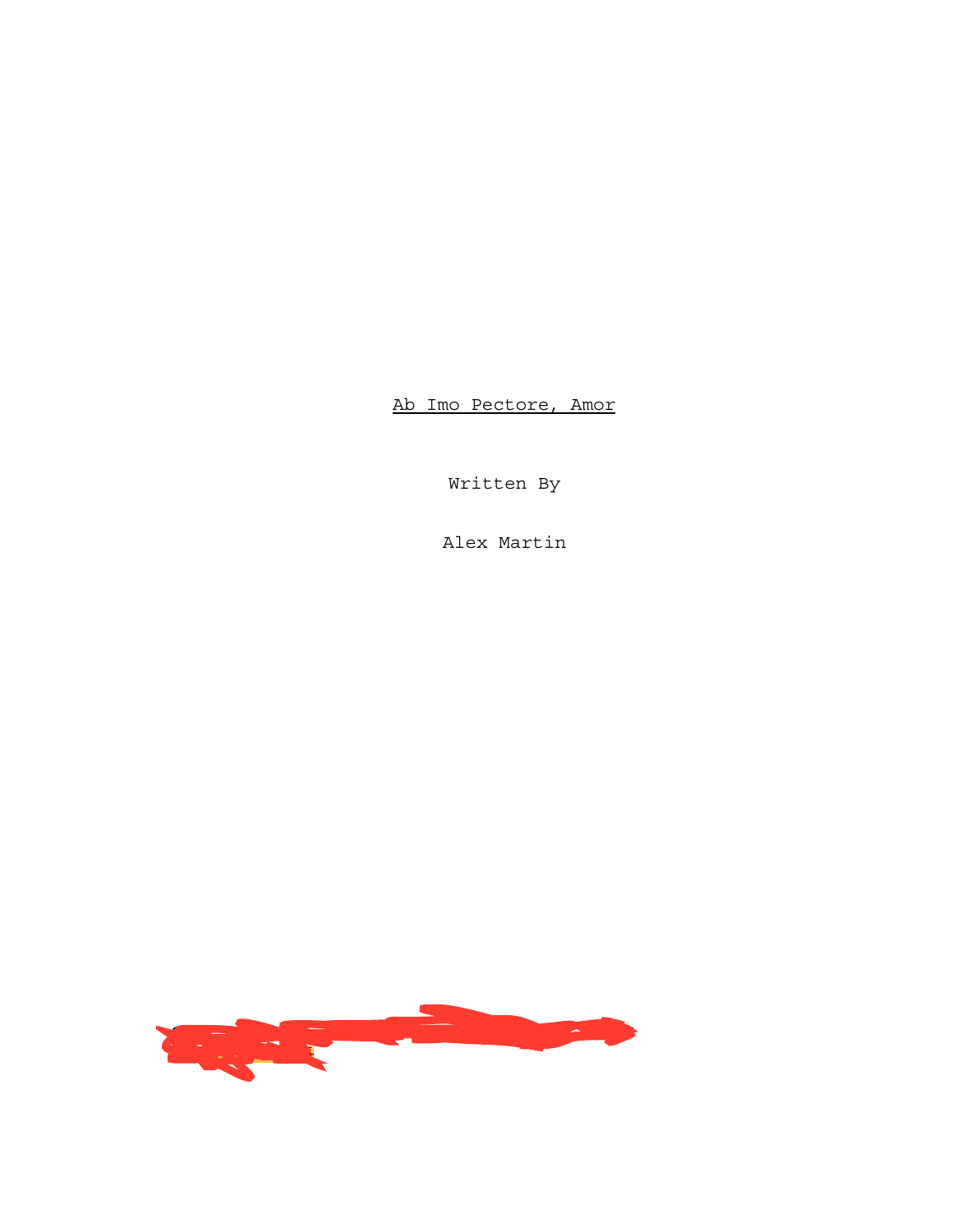(Different clothing for both characters in each scene except for first and last scene where the young male lead has the same clothing on in both scenes) (WIPES may also be SLIDES instead) (The Dolly is a computer chair that can go in all different directions)

EXT. DAY- CHICAGO L-TRAIN STOP

EXTREME CLOSE-UP of a pair of eyes. The eyes do not seem to express any joy. The camera pulls out to a CLOSE UP revealing a young man somewhere around college age in a black coat (or jacket of some type) waiting for the train. He looks to be in a melancholy daze.

WIPE FROM LEFT AS

An L-train comes on-screen coming to a stop. Ab Imo Pectore, Amor, the title of the film, projects over top of this.

CUT TO:

EXT. DAY - CHICAGO L-TRAIN STOP

FULL SHOT of the young man standing in a grey hoodie, blue jeans, and a backpack. He is about ready to board the train.

INT. DAY - CHICAGO L-TRAIN

The camera backs through the door of the train as the young man follows, entering as many others would, not paying much attention to anybody. He turns to the right towards the end of the train. He notices a young woman sitting down who turns and looks up towards him and towards the camera. She smiles. He sits himself next to the girl, They smile -half smirking- at each other. In time, as the train begins to move, they begin to chat.

> (At this the camera should move to looking out the window at the scenery outside.)

> > WIPE TO: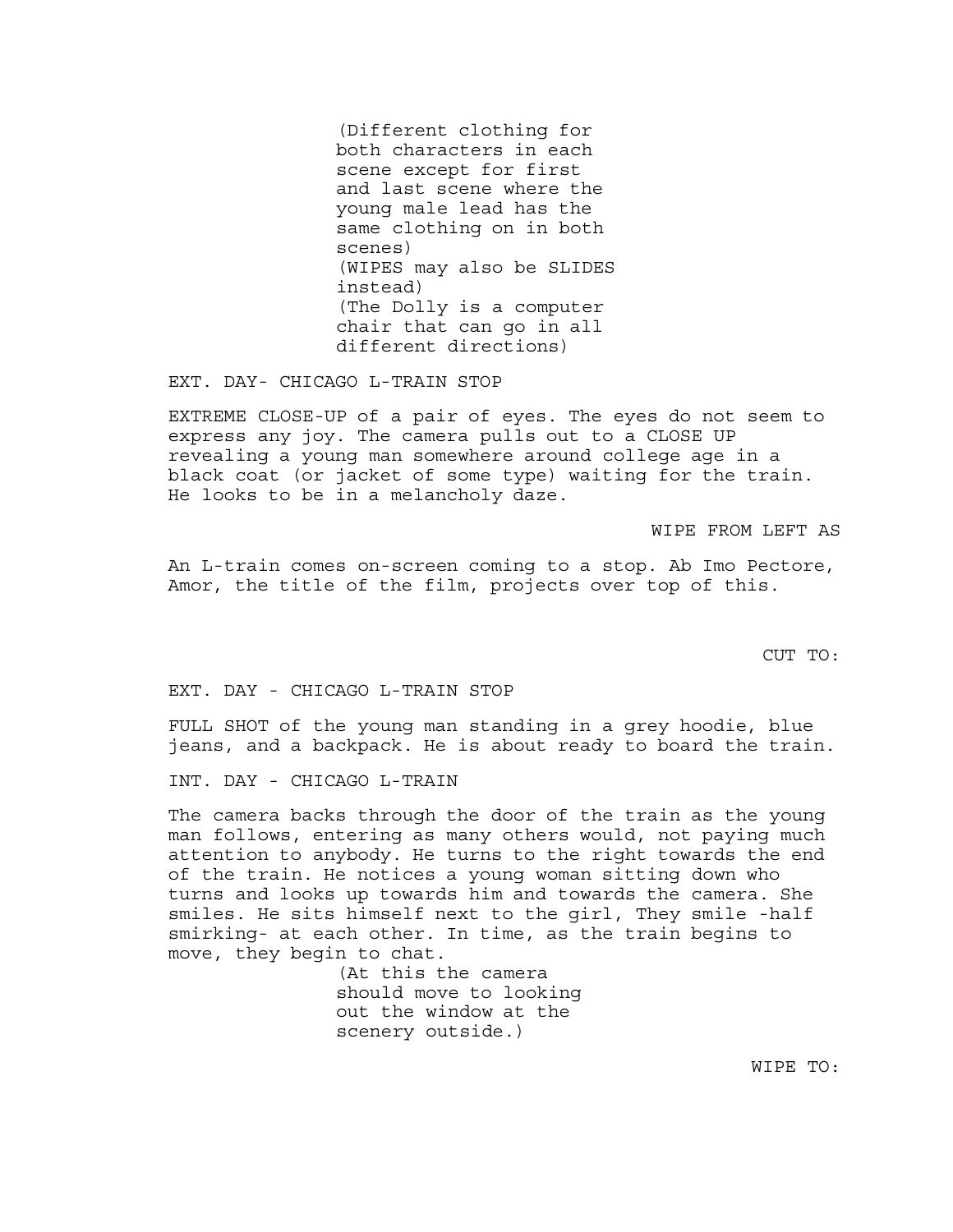EXT. DAY - CHICAGO STREET SIDEWALK

Underneath a row of trees the couple walks. Although close enough together they are walking with no contact between the two. One slides their hand down and puts it inside of the others as they are walking down the sidewalk.

CUT TO:

## INT. DAY - STUDIO APARTMENT

The young man and woman sit cuddled up together in the happy beginning of a new relationship as they watch television from the right side (on-screen) of the couch.

> (The Dolly moves to the left and sits in a spot where there is no visible sign of either individual, no movement at all, then cut.)

> > WIPE TO:

## EXT. DAY - CHICAGO STREET SIDEWALK

The couple is walking farther down the same sidewalk as before towards the young mans apartment. Again, they are hand in hand. She walks out a little farther ahead of him near the gates of an apartment in this neighborhood. He pulls her back and kisses her, putting his hand on her neck as he does so. She slowly backs into the gate as they kiss. Pulling their lips away from each other a grin begins to form on each of their faces.

WIPE TO:

INT. DAY - STUDIO APARTMENT (Slide Dolly to the left showing the bed )

The couple are now on the bed. One turns over on top of the other. They kiss, caress, their hands do not seem to leave the other's body.

> (Bring Dolly backward and at the same time turn to the left going past the hallway towards the wall between the open window separating the living room and the kitchen. This turns into just sliding the Dolly to the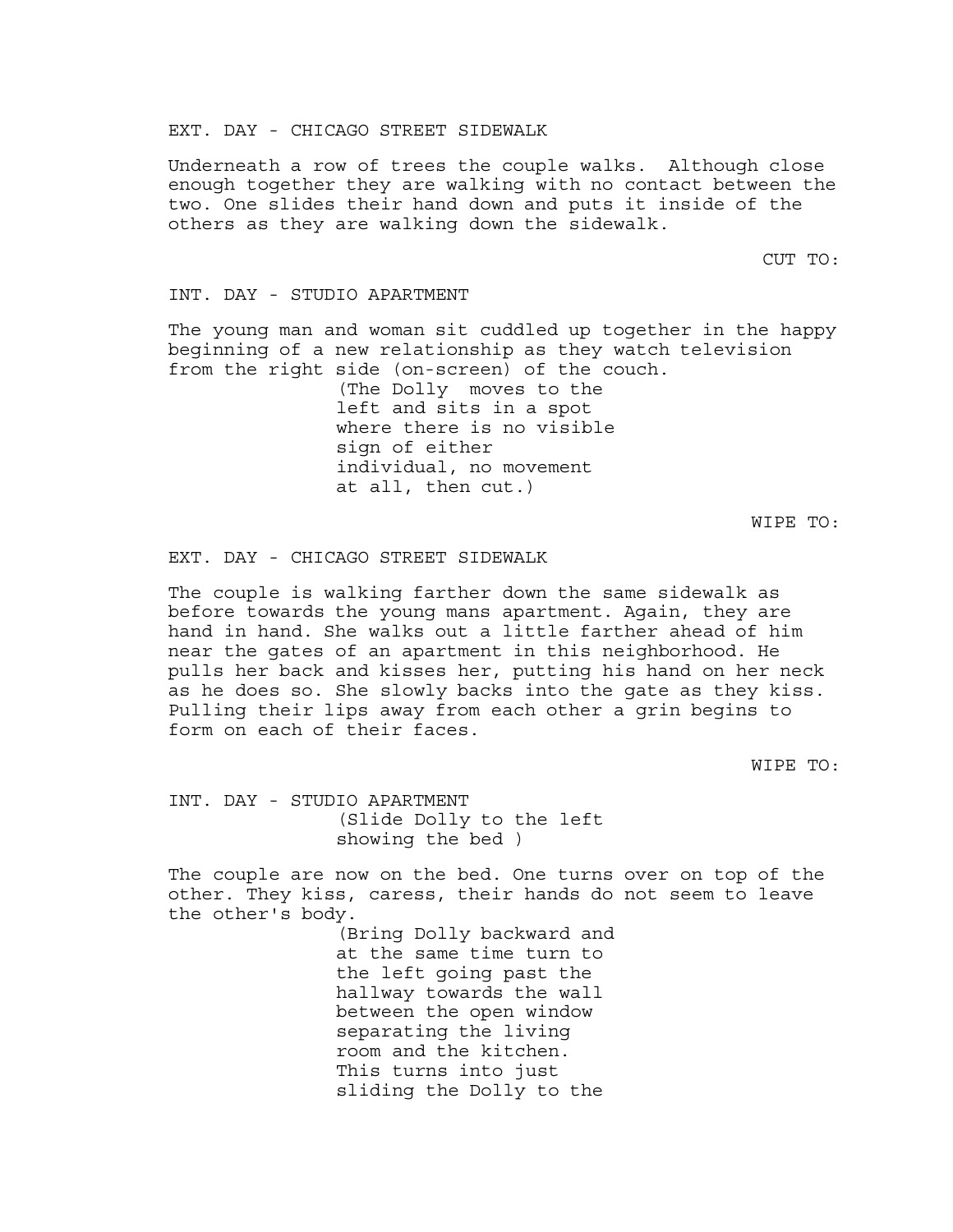left to show, through the kitchen window opening, the two in the kitchen.)

The couple is laughing and playing around with each other as they do the dishes, cook, whatever else they do. Maybe covering of eyes, putting arms around the other as they do something.

> (Slide camera back to the right towards the wall. Hold camera on the wall.  $Cut.$ )

> > WIPE TO:

EXT. DAY - CHICAGO STREET SIDEWALK

The two are walking even further down the sidewalk, at this point he has his arm around her as they walk. At some point they finally come to the door of the apartment and enter.

TRANSITION TO:

INT. DAY - STUDIO APARTMENT (This is possible, idk whether this sequence is specifically needed within the script at this moment. (The camera keeps panning right from the wall between the window to the kitchen and the hallway to the door. The camera stops with a look down the hallway of the apartment.)

The couple both walk into the hallway from opposite directions. One comes from the kitchen, one from the bathroom. They are in the middle of an argument. The argument is heated)

> (Turn Dolly to the right and start dragging it that direction showing the bed again with the couple on it)

The couple lays, just holding each other in bed. The look of the two is that of little interest in anything physical at the moment.

(Drag Dolly to the right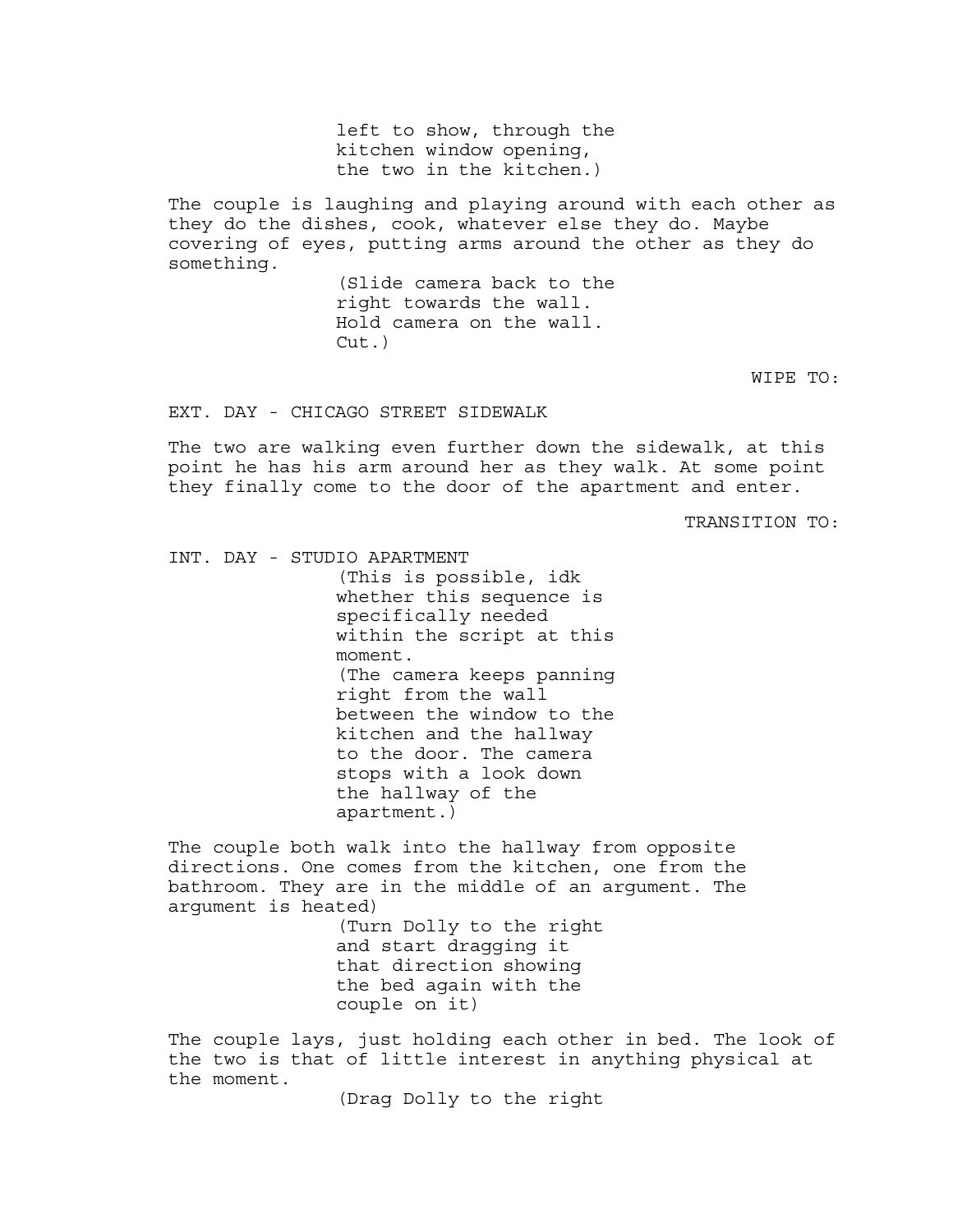more)

The young woman sits in a chair, the young man in the floor in front of her. As they watch whatever they are watching on television.

> (Drag Dolly to the right again getting the chair out O.C. then cut. Drag to the right again and bring the two into focus on the right side of the couch again.)

They sit next to each other, but it does not seem the same as when we first saw them on this couch. There is not the look on their faces which was there before. They do not seem to have the same "fire". They do not look unhappy, yet the same it is not (thank you, Yoda).

She gets up from the couch and goes to the bathroom, he sits on the couch and the muffled sound of a shower running can be heard in the background. She walks out into the living room changed and ready to leave. They hug, he gets a peck on the cheek

> (The camera watches from behind his back as)

she walks down the apartment's hallway and out of the door. Not a word is spoken towards each other during this exchange.

The camera watches from the living room as the young man walks down the hall towards the apartment door looking out of the peep hole watching as she walks into the elevator.

POV SHOT through the peep whole of the door seeing the young woman walk into the elevator and leave.

CUT TO:

(The camera is now a few feet behind the young man now)

He turns and walks back toward the camera. (the camera backing up into the living room camera man standing centered in the middle of the television)